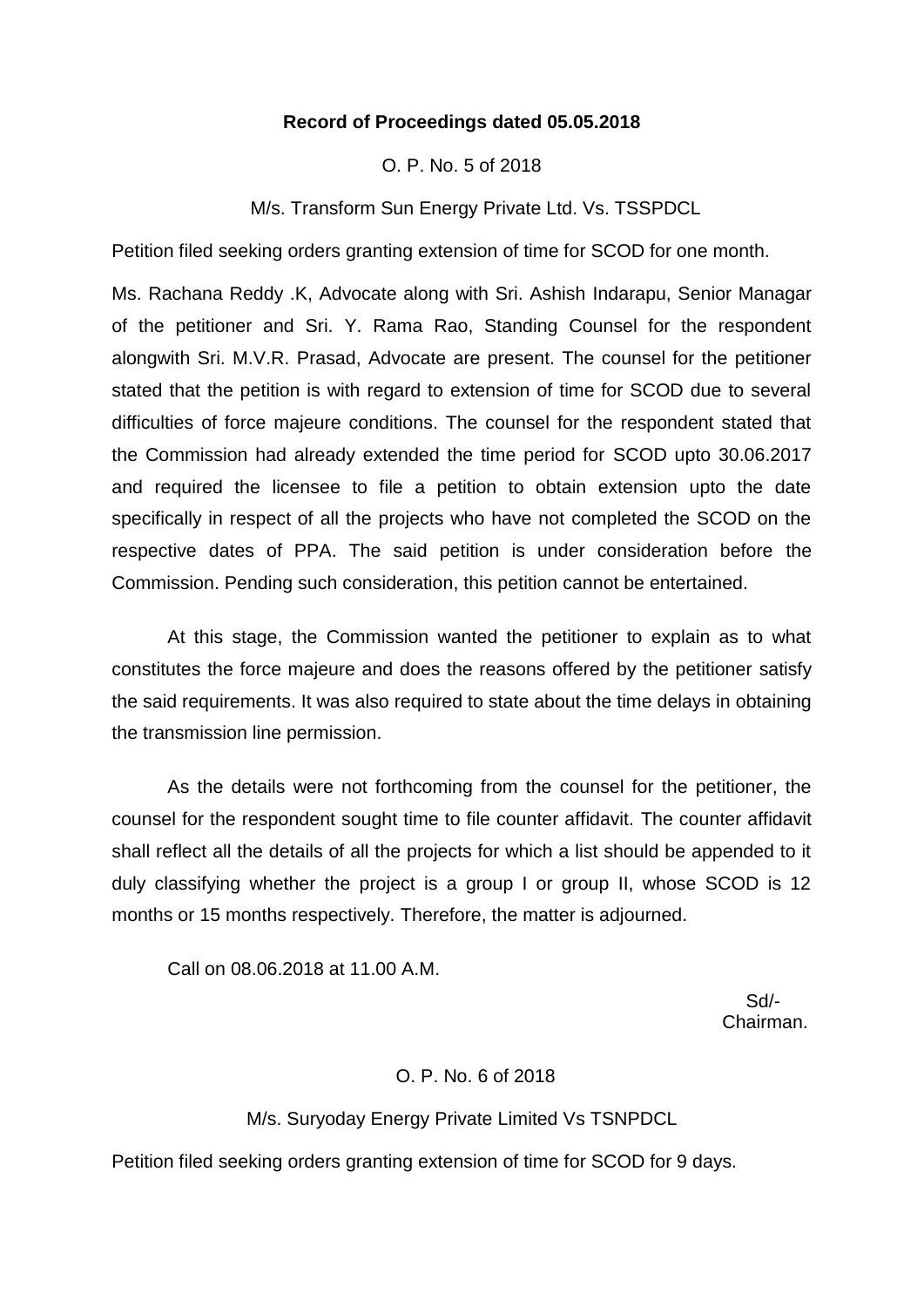Ms. Rachana Reddy .K, Advocate along with Sri. Ashish Indarapu, Senior Managar of the petitioner and Sri. Y. Rama Rao, Standing Counsel for the respondent alongwith Sri. M.V.R. Prasad, Advocate are present. The counsel for the petitioner stated that the petition is with regard to extension of time for SCOD due to several difficulties of force majeure conditions. The counsel for the respondent stated that the Commission had already extended the time period for SCOD upto 30.06.2017 and required the licensee to file a petition to obtain extension upto the date specifically in respect of all the projects who have not completed the SCOD on the respective dates of PPA. The said petition is under consideration before the Commission. Pending such consideration, this petition cannot be entertained.

At this stage, the Commission wanted the petitioner to explain as to what constitutes the force majeure and does the reasons offered by the petitioner satisfy the said requirements. It was also required to state about the time delays in obtaining the transmission line permission.

As the details were not forthcoming from the counsel for the petitioner, the counsel for the respondent sought time to file counter affidavit. The counter affidavit shall reflect all the details of all the projects for which a list should be appended to it duly classifying whether the project is a group I or group II, whose SCOD is 12 months or 15 months respectively. Therefore, the matter is adjourned.

Call on 08.06.2018 at 11.00 A.M.

 Sd/- Chairman.

> O. P. No. 7 of 2018 & I. A. No. 2 of 2018

M/s. Divine Solren Private Limited Vs TSNPDCL

Petition filed seeking orders granting extension of time for SCOD for 59 days.

I. A. filed for restraining the respondent from encashing the financial instruments given as security to the respondent in accordance with the terms of PPA dt. 24.02.2016.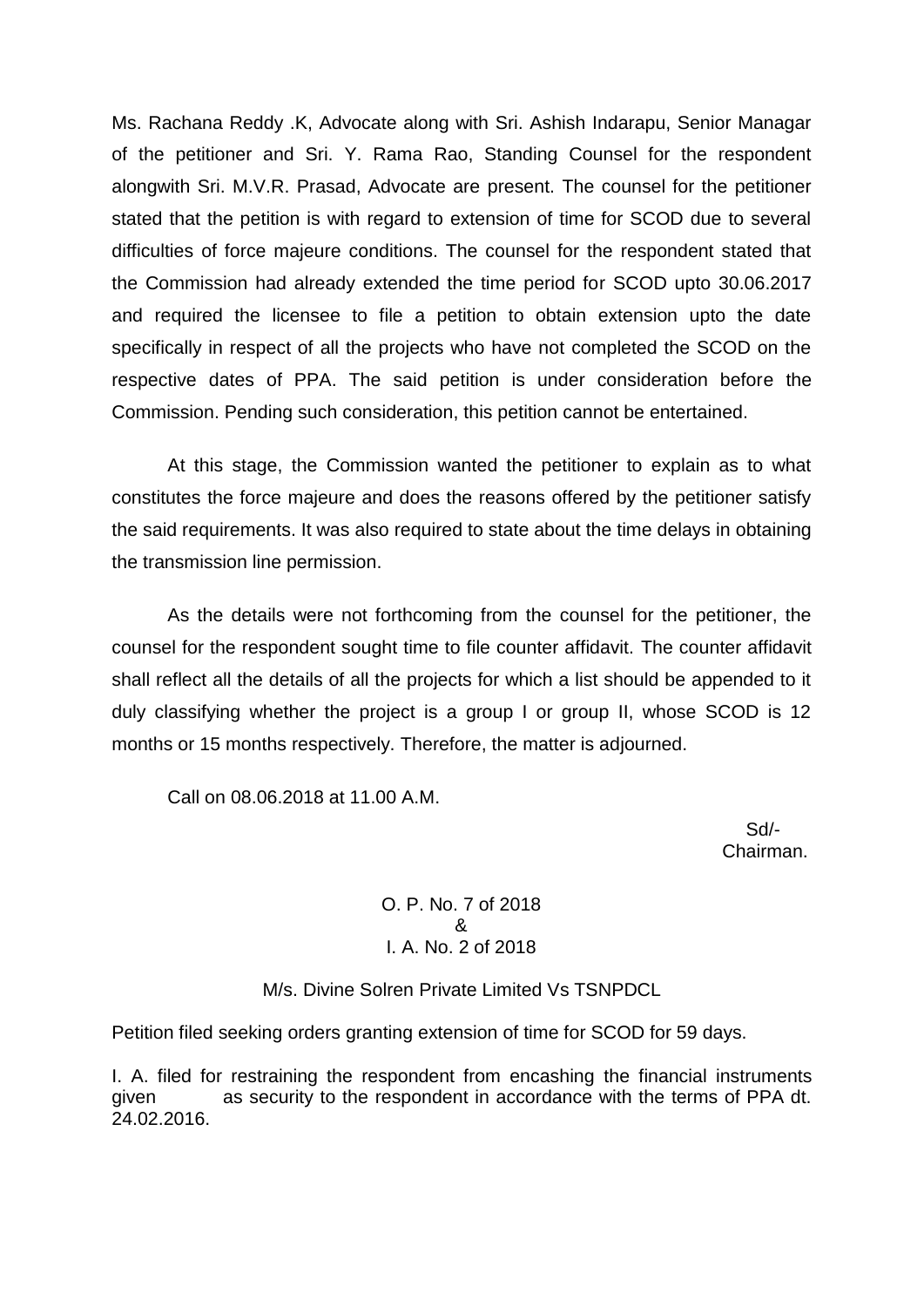Sri. Raghavendar Rao, Advocate alongwith Sri. Ved Bhushan, Advocate representing Sri. D. Madhava Rao, Advocate for the petitioner and Sri. Y. Rama Rao, Standing Counsel for the respondent alongwith Sri. M.V.R. Prasad, Advocate are present. The counsel for the petitioner stated that the petition is with regard to extension of time for SCOD due to several difficulties of force majeure conditions. The counsel for the respondent stated that the Commission had already extended the time period for SCOD upto 30.06.2017 and required the licensee to file a petition to obtain extension upto the date specifically in respect of all the projects who have not completed the SCOD on the respective dates of PPA. The said petition is under consideration before the Commission. Pending such consideration, this petition cannot be entertained.

At this stage, the Commission wanted the petitioner to explain as to what constitutes the force majeure and does the reasons offered by the petitioner satisfy the said requirements. It was also required to state about the time delays in obtaining the transmission line permission. However, the counsel for the petitioner pressed for the interlocutory application filed by the petitioner seeking to restrain the respondent from invoking the bank guarantees. In respect to the said prayer, the counsel for the respondent stated that the respondent will not be pressing the bank guarantees for encashment since the proceedings are before the Commission. The Commission also made it clear that no precipitative action is initiated by the DISCOM.

As the details were not forthcoming from the counsel for the petitioner, the counsel for the respondent sought time to file counter affidavit. The counter affidavit shall reflect all the details of all the projects for which a list should be appended to it duly classifying whether the project is a group I or group II, whose SCOD is 12 months or 15 months respectively. Therefore, the matter is adjourned.

Call on 08.06.2018 at 11.00 A.M.

 Sd/- Chairman.

> O. P. No. 8 of 2018 & I. A. No. 3 of 2018

M/s. Neo Solren Private Limited Vs TSNPDCL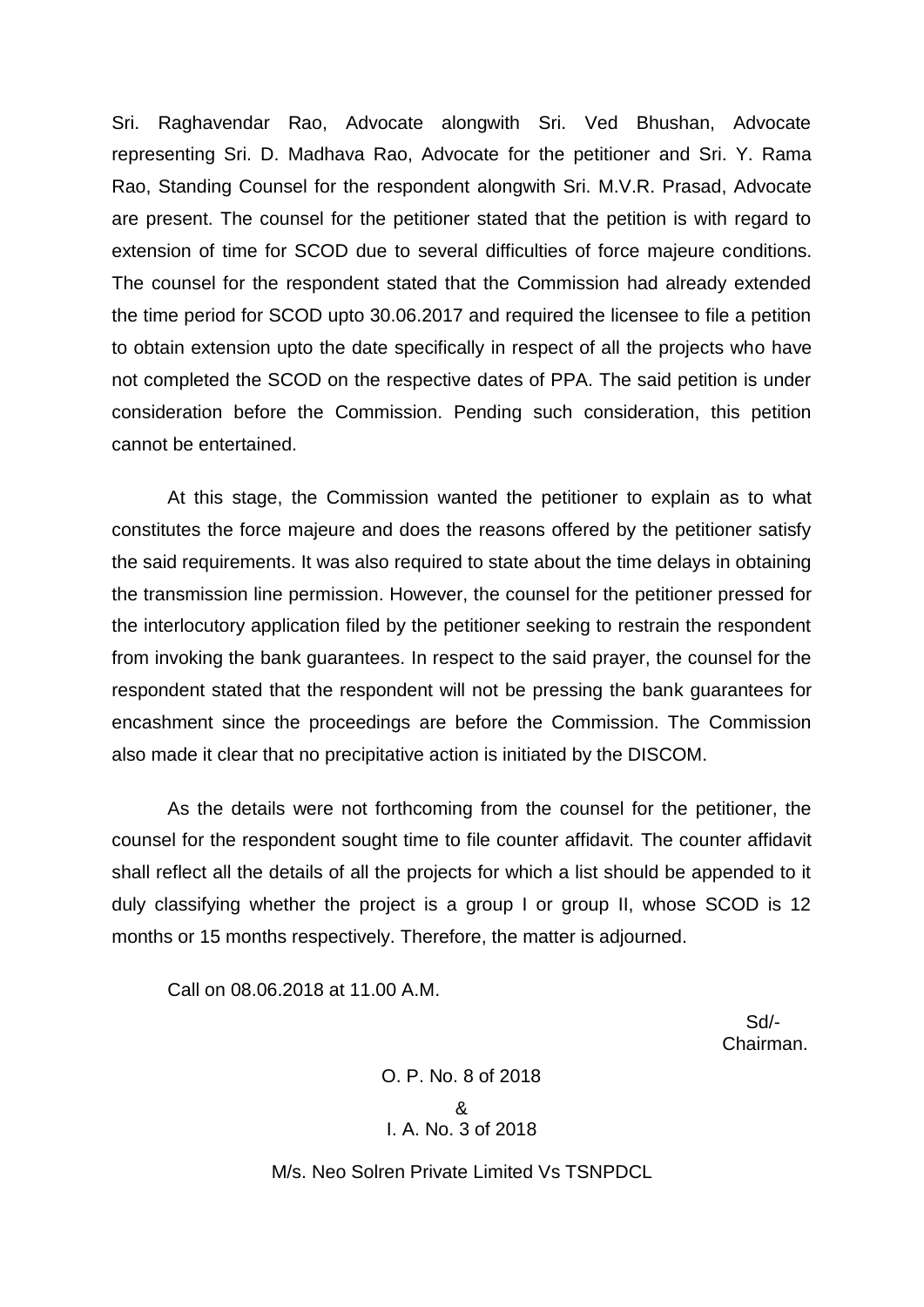Petition filed seeking orders granting extension of time for SCOD for 166 days.

I. A. filed for restraining the respondent from encashing the financial instruments given as security to the respondent in accordance with the terms of PPA dt. 24.02.2016.

Sri. Raghavendar Rao, Advocate alongwith Sri. Ved Bhushan, Advocate representing Sri. D. Madhava Rao, Advocate for the petitioner and Sri. Y. Rama Rao, Standing Counsel for the respondent alongwith Sri. M.V.R. Prasad, Advocate are present. The counsel for the petitioner stated that the petition is with regard to extension of time for SCOD due to several difficulties of force majeure conditions. The counsel for the respondent stated that the Commission had already extended the time period for SCOD upto 30.06.2017 and required the licensee to file a petition to obtain extension upto the date specifically in respect of all the projects who have not completed the SCOD on the respective dates of PPA. The said petition is under consideration before the Commission. Pending such consideration, this petition cannot be entertained.

At this stage, the Commission wanted the petitioner to explain as to what constitutes the force majeure and does the reasons offered by the petitioner satisfy the said requirements. It was also required to state about the time delays in obtaining the transmission line permission. However, the counsel for the petitioner pressed for the interlocutory application filed by the petitioner seeking to restrain the respondent from invoking the bank guarantees. In respect to the said prayer, the counsel for the respondent stated that the respondent will not be pressing the bank guarantees for encashment, since the proceedings are before the Commission. The Commission also made it clear that no precipitative action is initiated by the DISCOM.

As the details were not forthcoming from the counsel for the petitioner, the counsel for the respondent sought time to file counter affidavit. The counter affidavit shall reflect all the details of all the projects for which a list should be appended to it duly classifying whether the project is a group I or group II, whose SCOD is 12 months or 15 months respectively. Therefore, the matter is adjourned.

Call on 08.06.2018 at 11.00 A.M.